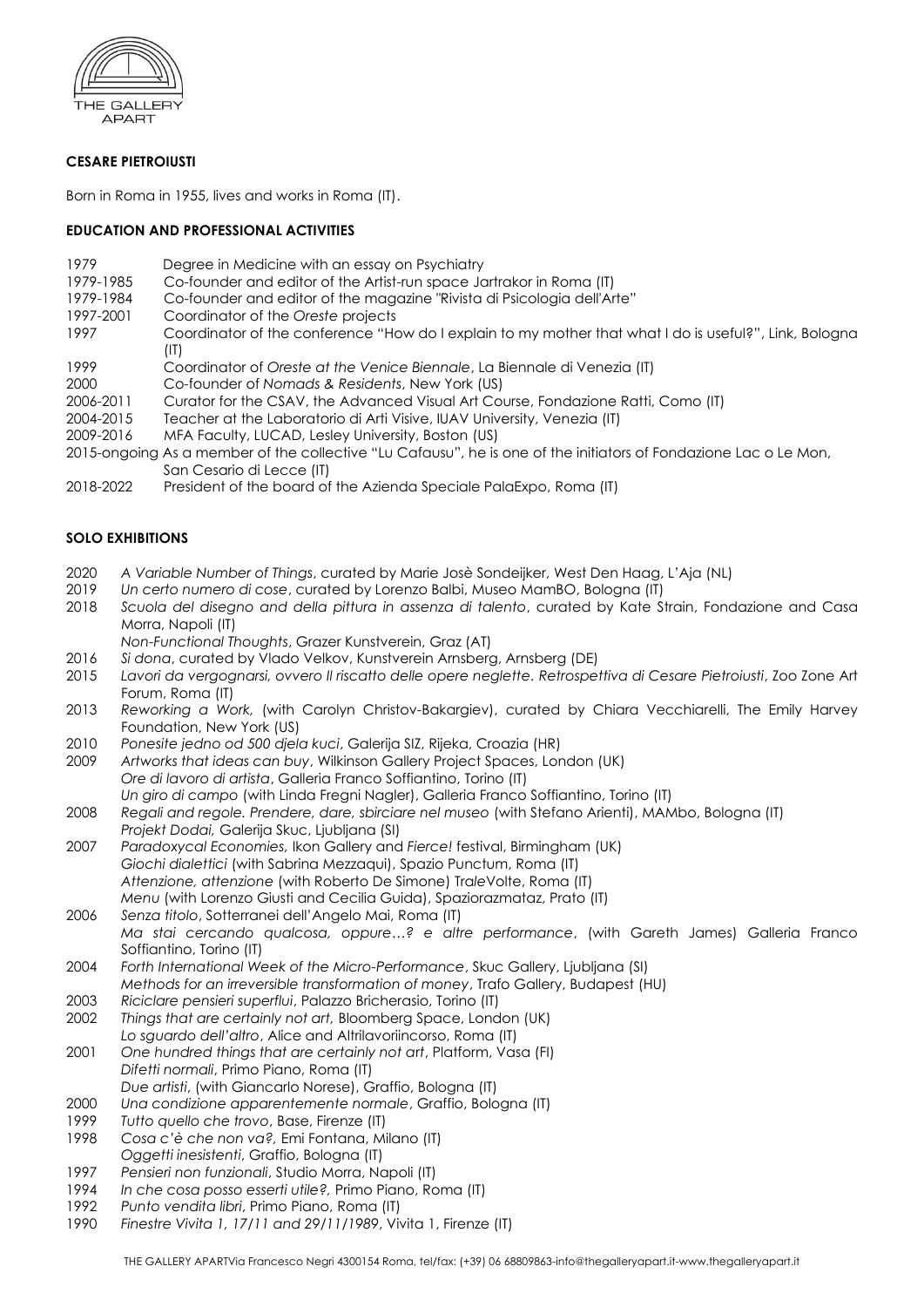

*Cesare Pietroiusti*, Galerie de Paris, Paris

- 1989 *Cesare Pietroiusti*, Studio Casoli, Milano (IT)
- *Alice 29/01/1989*, Alice, Roma (IT)
- 1987 *n titoli*, La Scala c/o, Roma (IT)
- 1985 *Scusi ero distratto*, Jartrakor, Roma (IT)
- 1984 *Cesare Pietroiusti*, Jartrakor, Roma (IT)
- 1982 *50 risposte a quattro immagini-stimolo*, Jartrakor, Roma (IT)
- 1979 *La tua vera immagine; il gesto di potere*, (with Sergio Lombardo), Jartrakor, Roma (IT)
- 1978 *Ipotesi di identità*, Jartrakor, Roma (IT)

#### **GROUP EXHIBITIONS**

- 2022 *La Collezione Impermanente #3.0,* curated by Sara Fumagalli, Valentina Gervasoni and Fabrizia Previtali, GaMeC, Bergamo (IT)
- 2021 *There is No Place Like Home,* curated by Guliana Benassi, Mandrione, Roma (IT) *A Sculpture in Search of an Author,* curated by Studio for Propositional Cinema, Layr Seilerstaette, Vienna (A) *Money Money, Money. Denaro, valore, speculazione*, curated by Elena Forin, Gallery Michela Rizzo Venezia (IT) *Hidden Displays 1975-2020 Progetti non realizzati a Bologna, a project by MoRE. a Museum of Refused and Unrealised Art Projects,* curated by Elisabetta Modena and Valentina Rossi, MAMbo, Bologna (IT)
- 2019 *Artworks that Ideas Can Buy*, ArteFiera, curated by Silvia Fanti, Bologna (IT) *Casting the Castle*, curated by Saverio Verini, Civitella Ranieri, Umbertide (IT) *Machismo*, curated by Jo Melvin and Vittoria Bonifati, Villa Lontana, Roma (IT) *Oro d'Italia*, Casoli-De Luca Gallery, Roma (IT)
- *Il Gruppo di Piombino*, curated by Federico Fusi, inner room, Siena (IT) 2018 *Arabesques*, curated by Annie Ratti and Lorenzo Benedetti, Museo Naz. Romano-Terme di Diocleziano, Roma (IT)
	- *Interspaces*, Kunstlerhaus Klagenfurt (A)
	- *Tropici*, curated by Michele Di Stefano, Angelo Mai, Roma (IT)

*Take me I'm Yours*, curated by Chiara Parisi, Hans Ulrich Obrist and Christian Boltanski, Villa Medici, Roma (IT) *Amnistia. Colonialità italiana tra critica, cinema and arte contemporanea*, curated by the students of the two- year course in Visual Cultures, Academy of BB. AA. Of Brera, Milano (IT)

- *Ipercorpo 2018 – La stanza del padre*, curated by Davide Ferri, EXATR, Forlì (IT) *No Man's Library*, curated by Zerynthia, Sassari University (IT) *Questioning Value*, curated by Lidia Pribisova, Medium Gallery, Bratislava (SK) *Il gioco dell'oca - 100 anni di mostre; 3P+B. Patella, Pietroiusti, Pisani and Balestrini*, Casa Morra, Napoli (IT) *Premio Ciampi*, curated by Alessandra Poggianti, Livorno (IT)
- 2017 *Take Me I'm Yours*, curated by Roberta Tenconi, Hans Ulrich Obrist, Christian Boltanski, Hangar Bicocca, Milano (IT)

*Sensibile comune. Le opera vive*, curated by Ilaria Bussoni, Nicolas Martino, Laura Perrone, Galleria Nazionale d'Arte Moderna, Roma (IT)

*Omaggio ai caduti*, curated by Laura Perrone, Fondazione Lac o le Mon, Lecce (IT)

*Self-Organizatio*n, curated by Antonio Ortega, Fondaciò Juan Mirò, Barcelona (ES)

- 2016 *Anni '80/'90. Oggetti, processi, relazioni: l'incantesimo quotidiano*, curated by Alberto Dambruoso and Helga Marsala, Temple University, Roma (IT) *La forma del Pathos. Step two Del Tragico*, curated by Gianluca Brogna, Teatro dell'Orologio, Roma (IT)
	- *Urban Mining / Rigenerazioni Urbane,* XXV edizione del Premio Nazionale Arti Visive "Città di Gallarate", MAGA Museo di Gallarate (IT)
- 2015 *Scuola di disegno: modalità di produzione and distribuzione*, curated by Anna Cestelli Guidi, Spazio Arte, Auditorium Parco della Musica, Roma (IT)

Performance Proletarians, a project by Benjamin Valenza and Lili Reynaud Dewar, online event: [www.performanceproletarians.com](http://www.performanceproletarians.com/)

*THE WALK. Viandanti vesuviani*, curated by Chiara Argentino, Wataru Murakami, Alexander Jackson Wyatt, Reale osservatorio vesuviano, Ercolano, Napoli (IT)

*Mi stavo imbattendo nell'infinito and mi sono ritrovato qua,* curated by Tea Taramino, Palazzo Barolo, Turin (IT)

*Liberi Tutti. Arte società italiana. 1989-2001*, curated by Luca Beatrice, Andrea Busto and Cristiana Perrella, Museo Ettore Fico, Turin (IT)

*Ce l'ho / Mi manca,* curated by Agata Polizzi, Museo Mandralisca di Cefalù, Palermo (IT)

*Doings&kNOTs*, curated by Margit Sade, Tallinn Art Hall, Tallin (EE)

*Delta Ti. In tempo reale*, curated by Collettivo Curatoriale Master of Art, Museo Carlo Bilotti, Roma (IT)

2014 *Tansfert de dons*, curated by Arnaud Dejeammes**,** Galerie NaMiMa and Ecole nationale supérieure d'art de Nancy, Nancy (FR)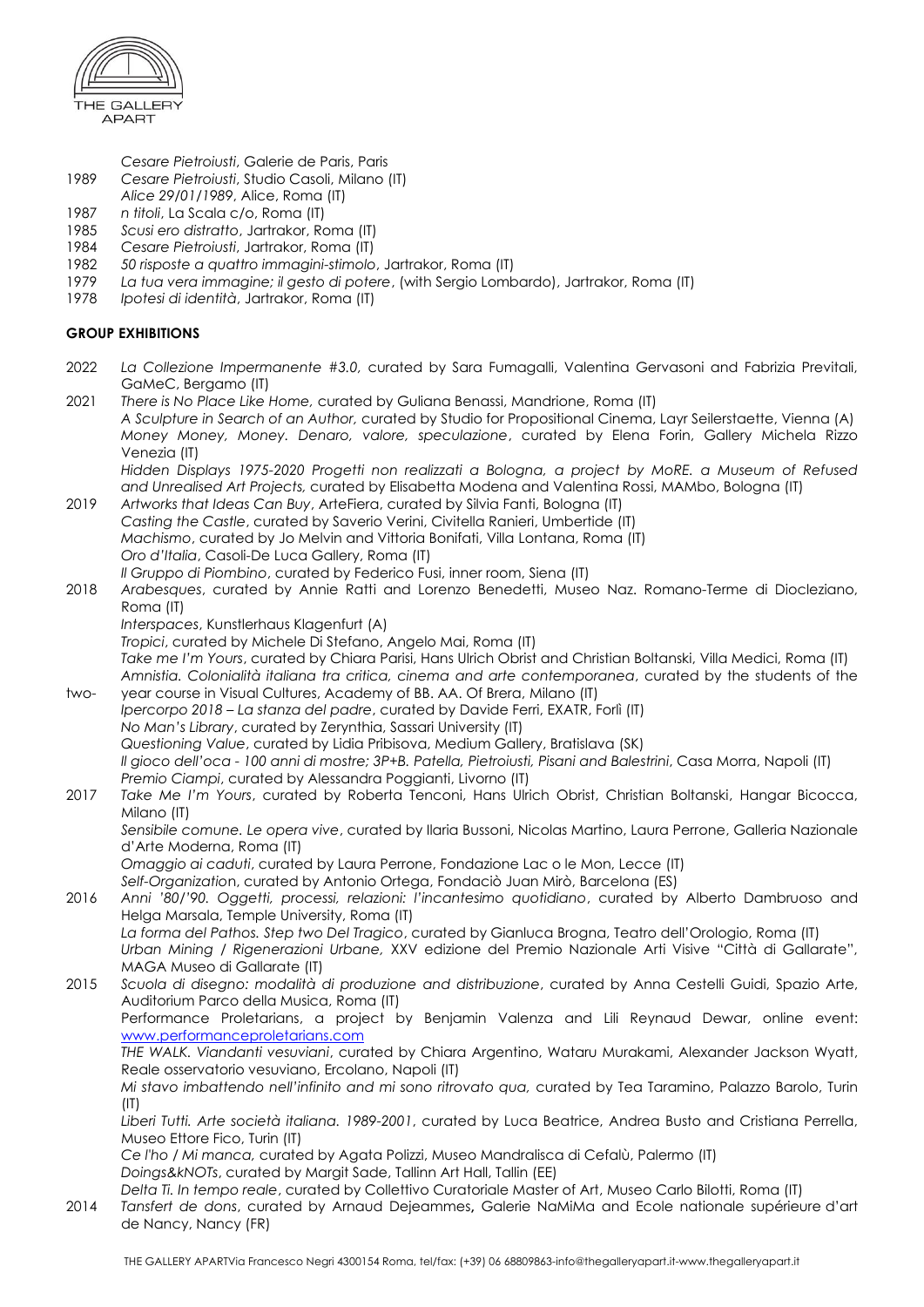

*cu·rate,* curated by Phoebe V. Bradford, Natalie Craven and Abigail Shamah, The CASS Gallery on Whitechapel High Street, London (UK) *se il dubbio nello spazio è dello spazio*, curated by Nemanja Cvijanovic and Maria Adele Del Vecchio, Macro, Roma (IT) *Così Accade (As it Happens),* curated by João Laia, Kim Nguyen, Marina Noronha, Fondazione Sandretto Re Rebaudengo, Turin (IT) *The Yellow side of Sociality*, curated by Nicola Setari, BOZAR Bruxelles (BE) *Bothhnia Biennale 2014. Nykarleby Reacall – coming back*, curated by Albert Braun, Susanne Schar & Peter Spillmann in collaboration with Robert Back, Nykarleby Uusikaarlepyy (FI) 2013 *Open Video Projects*, curated by Lorenzo Benedetti, video selection curated by Sara Brill, De Vleeshal, Amsterdam (NL) *For money*, curated by Hugo Meert, De Oude Post, Halle, Belgium (BE) *Arte: affari, lavoro o perditempo*, curated by Nemanjia Cvijanovic, Furini arte contemporanea, Roma (IT) *Helicotrema*, Festival dell'audio registrato, curated by collettivo Blauer Hase, *L'arte invisibile*, RAI Radio3, Sala A, Roma (IT) *Dear Art*, curated by What, How, for Whom/WHW, Calvert 22 Gallery, London (UK) 2012 *Art Comes to Life*, Isabella Stewart Gardner Museum, Boston (USA) *Senza titolo*, curated by Liliana Dematteis and Archivio Gallizio, chiesa di San Domenico, Alba (IT) *Passato Prossimo. Arte nell'epoca della post-tradizione*, Biennale di Roncaglia 2012 - XXXII edizione, San Felice sul Panaro, Modena (IT) *When (Italian) Responsibilities Become Form*, curated by Raffaele Quattrone, Galleria OltreDimore, Bologna  $(IT)$ *By Hook or by Crook*, curated by Edward Salem, The Hangar, Beirut (LB) *Wide Open School*, curated by Ralph Rugoff, Hayward Gallery, London (UK) *How Much Fascism?,* curated by What, How and for Whom/WHW, BAK, Utrecht (NL) *Ritratto di una città. Arte a Roma 1960-2001*, curated by Benedetta Carpi de Resmini, Macro, Museo d'Arte Contemporanea Roma (IT) *Dear art*, curated by What, How and for Whom/WHW, Museum of Contemporary Art Metelkova, Maistrova, Ljubljana (SI) *(des formes de vie) – une écologie des pratiques artistiques / (forms of life) – an ecology of artistic practices*, curated by Franck Leibovici, Les laboratoires d'Aubervilliers (FR) 2011 *Arte italiana all'ascolto / Italian art to be listened to*, curated by Anna Cestelli Guidi. NCCA – National Centre for Contemporary Arts, Mosca (RU), in collaboration with Italian Cultural Institute in Moscow, RAM radioartemobile, Roma (IT) *Too late, too little, (and how) to fall gracefully*, curated by Bik Van der Pol, KunstFort Asperen, Acquoy (NL) *Damnatio Memoriae (or) Creating Memory*, curated by Kristen Lorello, Greenberg Van Doren Gallery, New York (US) *Impossible community*, curated by Viktor Misiano, State Museum of Modern Art of the Russian Academy of Arts, Mosca (RU) *In Deed: Certificates of Authenticity in Art*, curated by Susan Hapgood and Cornelia Lauf, Fondazione Bevilacqua La Masa, Venezia (IT); Vleeshal Museum, Middelburg (NL); Khoj International Artists' Association, New Delhi (IND) *Click or Clash?,* (with Luigi Presicce and Via Lewandowsky), curated by Julia Draganovic, Galleria Bianconi, Milano (IT) *Declining Democracy – Ripensare la democrazia tra utopia and partecipazione*, curated by Franziska Nori, Centro di Cultura Contemporanea Strozzina, Palazzo Strozzi, Florence (IT) 2010 *Sull'invisibile. Avvistamenti, appuntamenti and dissolvimenti dell'arte contemporanea*, curated by Francesca Alfano Miglietti, Ciocca Arte contemporanea, Milano (IT) *Avecindamientos discretos*, curated by Joel Benzakin, Espai d'art contemporanei de Castellò, Castellò (ES) *Sorry we're open,* curated by Whitechapel Gallery - Will Cooper, Clementina Cosco, Habda Rashid, Francesca Sarno, Sybin, London Metropolitan University, London (UK) *Spazio – Dal corpo alla città*, curated by Bartolomeo PietRomarchi and Gabi Scardi, MAXXI – National Museum of 21st Century Arts, Roma (IT) *une exposition (du) sensible*, curated by Mathieu Copeland*,* Centro d'arte contemporanea La Synagogue de Delme (FR) *Polite*, curated by Matteo Fraterno, Palazzo delle Sperimentazioni, Napoli (IT) *Trasparenze – L'Arte per le energie rinnovabili*, curated by Laura Cherubini, MACRO FUTURE, Roma and MADRE Museo d'Arte Contemporanea Donna Regina, Napoli (IT) *Intramoenia Extra Art\_MIRAGGI*, curated by Giusy Caroppo, Castello Alfonsino di Brindisi (IT) *Art Staysm*, curated by Marika Vicari, 8° Festival di Arte Contemporanea, Ptuj (SI) *Sleepover*, curated by Sally Tallant, Serpentine Gallery, London (UK) *L'unico / The only one*, curated by Julia Trolp, Studio Tommaseo, Trieste (IT) *Casabianca*, a non profit project curated by Anteo Radovan, Zola Predosa, Bologna (IT)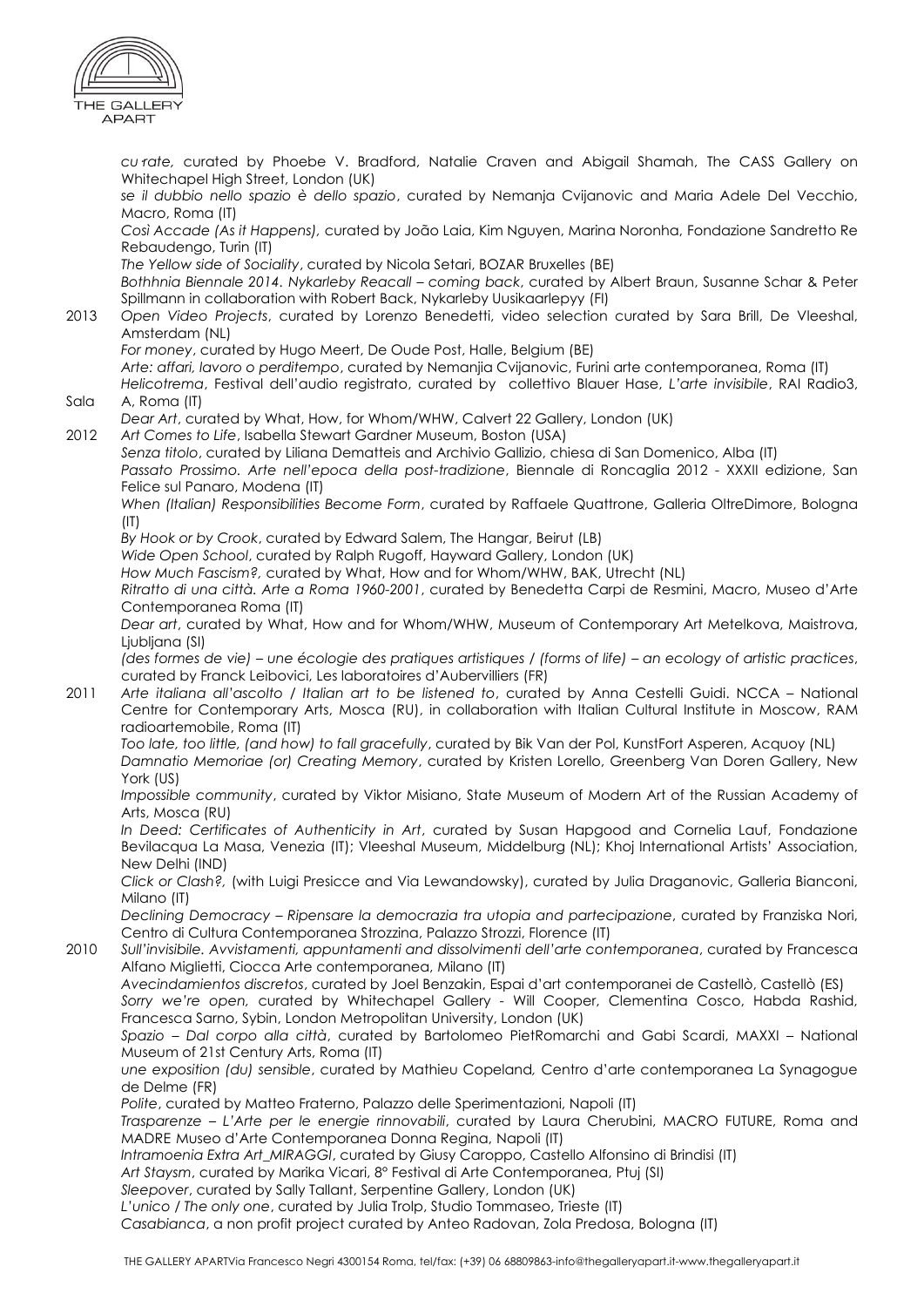

2009 *Heaven – 2nd Athens Biennale*, curated by Dimitris Papaioannou & Zafos Xagoraris, Atene (EL) *Arte Contemporanea*, curated by Eva Bellini, Casacalenda (IT) *Aqua*, curated by Laura Barreca, Festival internazionale di Jazz *Time in Jazz,* La Casara, Berchidda (IT) *The 28 biennial of graphic arts, International Centre of Graphic Arts*, Ljubljana (SI) *Al-bunduqiyya*, curated by Cecilia Tirelli, Corte dell'orso, Venezia (IT) *Viva l'Italia*, curated by Fabio Cavallucci, Galleria Enrico Astuni, Bologna (IT) *Civica 1989 2009. Celebration, Institution, Critique*, curated by Andrea Viliani, Fondazione Galleria Civica, Trento (IT) *Hypnotic Show*, curated by Raimundas Malasauskas, Kadist Art Foundation, Paris (FR) 2008 *Fuori contesto*, various venues, Bologna and Milano (IT) *The Unfair Fair*, 1:1projects and Loto Arte, Roma (IT) *Dai tempo al tempo*, Fondazione Sandretto, Guarene (IT) *L'Argent*, Le Plateau, Paris (FR) *FuoriXcorso*, Museo Laboratorio, La Sapienza, Roma (IT) *Museum in the City*, Moderna Galerjia and varie sedi, Ljubljana (SI) *Myspace. Cosa vuol dire Pubblico?,* PAN, Napoli (IT) *Arte, prezzo and valore*, Centro di Cultura Contemporanea la Strozzina, Firenze (IT) *Sentieri di leggerezza and pRomasse di piuma / Paths of Lightness and Feathery Promises,* Camere, Radioartemobile, Roma (IT) *DoDaj*, Galeria Skuc, Ljubljana (SI) 2007 *A False Luke / Lu Cafausu*, (with Emilio Fantin, Luigi Negro, Giancarlo Norese), VertexList, New York (US) *Open Video Projects*, Rialto Sant'Ambrogio, Roma (IT) *43° Mostra Internazionale del Nuovo Cinema*, various venues, Pesaro (IT) *L'utopia praticabile*, Museo Andersen, Roma (IT) *Ad'a. Area d'azione cinque*, Rocca Sforzesca, Imola (IT) *New in Practice Projects*, Sculpture Center, New York (US) *No, Future*, Bloomberg Space, London (UK) *Looking for the Border. A conceptual line of the italian and the belgian artistic research between the iconic and ironic*, Cultuurcentrum Strombeek, Cultuurcentrum Mechelen, De Garage, Bruxelles and Fondazione Stelline, Milano (IT) Solo24Ore24Stunden, Museion, Bolzano (IT) *Performa 07*, Sculpture Center, New York (US) *Alle pareti niente*, Associazione ARRIVI, Milano (IT) *In tempo reale*, (with Gianfranco Baruchello, Alvin Curran, Emilio Fantin, Maurizio Martusciello, Tommaso Ottonieri, Carola Spadoni and Cesare Viel), curated by Carla Subrizi, Nuovo Teatro Colosseo, Roma (IT) 2006 *Paradossi dell'amicizia*, (with Giancarlo Norese), ViaFarini, Milano (IT) *La scelta della gente / The People's Choice*, Isola Art Center Milano (IT) *Poetry & Art*, City Theatre and altri siti, Rotterdam (NL) *Out Art*, Villa dei Quintili, Roma (IT) 2005 *Arteinmemoria 2*, Scavi di Ostia Antica (IT) *XIV Quadriennale di Roma*, La Galleria Nazionale, Roma (IT) *Interessi Zero*, Galleria Civica d'Arte Moderna, Trento (IT) *Ti voglio bene*, Raid Projects, Los Angeles (US) *Le Tribù della Memoria*, La Galleria Nazionale, Roma (IT) *NowHere Europe*, Abbazia della Misericordia, LI Biennale di Venezia (IT) *Heavy Food*, Teatro Sociale, Bergamo (IT) *Pensiero Unico / Vincere*, Codalunga, Vittorio Veneto (IT) *Tirana Biennale 3 – Loosing without being a looser*, Complexi Goldi, Tirana (AL) *Sold Out /Svenduto*, More Fools in Town, Turin (IT) 2004 *L'Arte dell'Ascolto*, Radioartemobile, Roma (IT) *Space is the place\_03*, Officinema, Bologna (IT) *On Air*, Galleria Comunale, Monfalcone (IT) *Old News*, Centre National de l'estampe et de l'art imprimé, Chatou (FR) *Clear the line*, Pictura 1774, Dordrecht (NL) *Slubfurt City?,* various venues, Slubice, Polonia and Frankfurt/Oder (DE) *Economies*, Artandgallery, Milano (IT) 2003 *Global Priority*, JCAL, New York (US) *Kiss and Ride*, Z33, Hasselt Belgium (BEL) *Critica in opera n. 26*, Saletta Comunale, Castel San Pietro Terme (IT) *Tuscia Electa*, Greve in Chianti and other venuse (IT) *Sub-real*, Smart Project Space, Amsterdam (NL) *Imperfect Marriages*, Galleria Emi Fontana, Milano (IT) *Moltitudini, solitudini*, Museion and altre sedi, Bolzano (IT)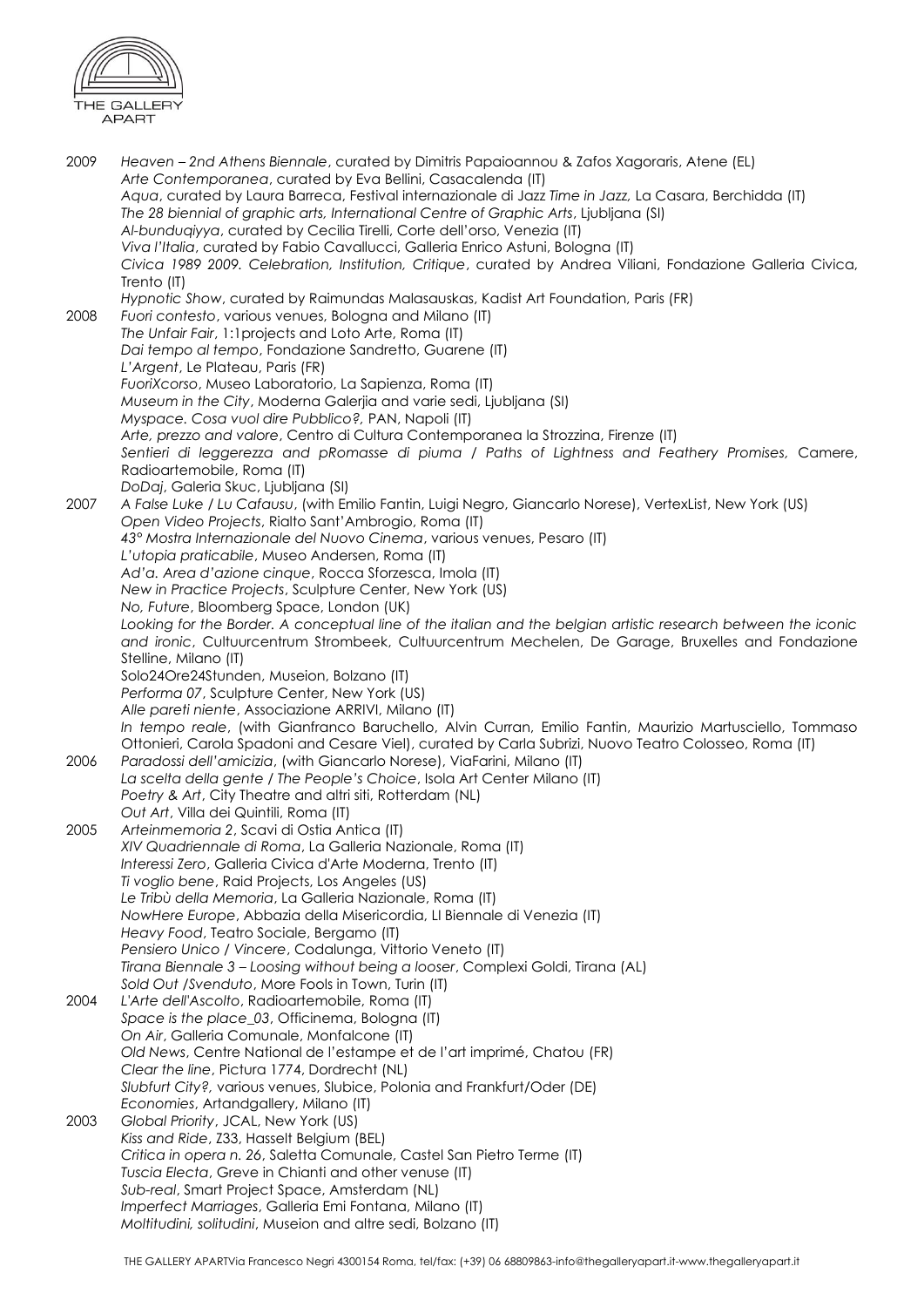

*Arte Pubblica in Italia: lo spazio delle relazioni*, Fondazione Pistoletto, Biella (IT) *iD*,various venues, Vaasa (FI) *Riserva Artificiale*, L Biennale di Venezia (IT) *Tra-Monti*, varie sedi, quartiere Monti, Roma (IT) *Sonicity*, ex-Mercati Generali, Roma (IT) *La democrazia del corpo,* Cantieri Goldonetta, Florence (IT) *24/7: Vilnius*, CAC-Contemporary Art Centre, Vilnius (LTU) 2002 *One fine day*, 34k, kastaniehllee 34, Berlin (DE) *Hortus Ludens Project*, Marres, Maastricht (NL) *Two artist two curators*, Janos Sugar Studio, Budapest (HU) *Resolution Way*, Deptford Arches, London (UK) *Curatorial Market*, Artists' Alliance, Cuchifritos, New York (US) *Radical & Critical*, Fondazione Adriano Olivetti, Roma (IT) *Breathe 3*, HDK Goteborg (SE) 2001 *Dinamiche della vita dell'arte*, Galleria Comunale d'Arte Moderna and Contemporanea, Bergamo (IT) *Clocktower Lecture Lounge, I and II*, Clocktower, New York (US) *What's wrong*, The Trade Apartment, London (UK) *+ storie contemporanee*, Museo di scienze naturali and altre sedi, Bergamo (IT) 2000 *2000+*, Moderna Galerjia, Ljubljana (SI) *Democracy!,* Royal College of Art, London (UK) *Premio Francesca Alinovi 1986-2000*, Galleria d'Arte Moderna, Bologna (IT) *L'ultimo disegno del 1999,* Biennale di Havana (CU) 1999 *Di\$tancia*, Studio legale Massardi Manfezzo, Roma (IT) *Ritorno a Piombino*, Galleria Primo Piano, Roma (IT) *Mappe-percorsi urbani '99*, subway corridors and other venues, Catania (IT) *Out of the Blue*, various venuse, Lecce (IT) *Molteplicittà*, Fondazione Adriano Olivetti, Roma (IT) *L'ultimo disegno del 1999*, Zerynthia Roma (IT) 1998 *Due o tre cose che so di loro*, PAC, Milano (IT) *L'opera partecipata*, Sala 1, Roma (IT) *Subway*, subway, underground and underground Railway Stations, Milano (IT) *Festa dell'Arte*, streets of S. Sofia, Bagno di Romagna and Diga di Ridracoli (IT) *Qui, là, ovunque. Coram populo*, streets of Codegliano and Viconago (IT) *Stradarolo*, Cotral buses on the roads of the municipalities of Zagarolo, Gennazzano, S.Cesareo (IT) *Eccentrica*, ex middle school of Varignana, Rocca Sforzesca, Imola, Cassero di Castel S. Pietro (IT) *Punto di fuga. Favola, Castello Colonna*, Polo Museale Internazionale d'Arte Contemporanea, Genazzano, Roma (IT) 1997 *Fa*, (with *Wurmkos's* group*)* Bordone, Milano (IT) *Para-Site*, Centro Commerciale Toison d'Or, Bruxelles (BEL) *Assistenza Culturale Telefonica*, (with *ACT's* group), Graffio, Bologna (IT) *504,* Zentrum fur Kunst, Braunschweig (DE) *Fuori Uso*, stab. Ex-FEA, Pescara (IT) *Stradarolo*, streets of Gennazzano and Zagarolo (IT) *Sotto il cielo di Roma e Berlino*, corridors and train, Stazione Ostiense, Roma (IT) *A mano libera – per Bompressi*, Pietrostefani and Sofri, Opera Paese, Roma (IT) 1996 *Incursioni*, Link, Bologna (IT) *NowHere*, Lousiana Museum, Copenhagen (DK) *Lightness and weight*, Custard Factory, Birmingham (UK) *Arte instabile*, Piazza dell'Unità, Bologna (IT) *Ultime generazioni*, *Giochi del senso e/o nonsenso,* XII Quadriennale di Roma (IT) *Convergenze*, AAM, Roma (IT) 1995 *Wild roses grow by the roadsidem*, 152c Brick Lane, London (UK) *It's not a picture*, Galleria Emi Fontana, Milano (IT) *Critica in Opera 8*, Saletta Comunale, Castel S. Pietro (IT) *Tentativi di intrusione*, S. Maria delle Croci, Ravenna (IT) 1994 *Ars Lux*, various venues, Bologna (IT) *Degenerata. Arte e Politica*, Municipal Hall, Castel San Pietro Terme (IT) 1993 *Come si diventa artisti*, Jartrakor, Roma (IT) *Arte in Classe*, Scuola G. Carducci, Roma (IT) *Rentrée,* Premio Marche 1993, Biennale d'Arte Contemporanea, Ancona (IT) 1992 *EDGE 92*, Mercado Puerta de Toledo, Madrid (ES); various venues, East End, London (UK) *Exhibit A*, Serpentine Gallery, London (IT) *Ottovolante*, Galleria d'Arte Moderna e Contemporanea, Accademia Carrara, Bergamo (IT)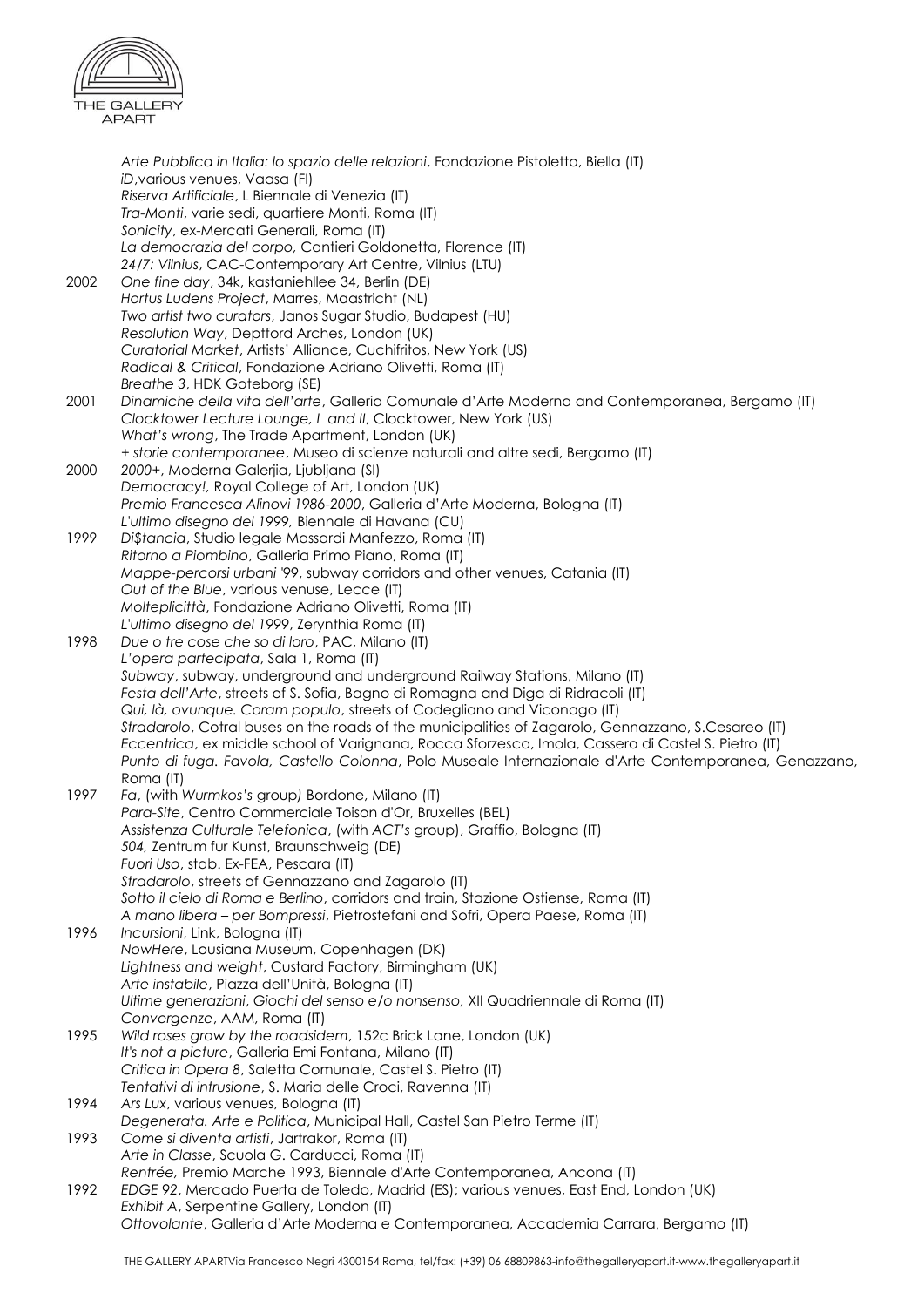

- 1991 *Storie, Alice e Il Campo*, Roma (IT); Studio Casoli, Milano (IT); Marco Noire, Turin (IT) *Anninovanta,* Galleria Comunale d'Arte Moderna, Bologna (IT); Le Navi, Cattolica and other venues (IT) *Le groupe de Piombino*, Forges Royales de la Chaussade, Guerigny *Artedomani 2*, ex Hospital of San Matteo, Spoleto (IT) *La Couleur de l'Argent*, Musée de la Poste, Paris (FR) *Fotografija*, Moderna Galerija, Ljubljana (SI) *Being Here / Being There*, Otis Parsons School, Los Angeles (US)
- 1990 *Qualcosa sta accadendo in Italia*, Lia Rumma, Napoli (IT) *Aperto '90*, XLIV Biennale di Venezia (IT)
- 1989 *Arca: dieci capitoli di realtà*, Castello di Volpaia, Toscana (IT)
- 1988 *Da zero all'infinito*, Radda in Chianti and Castello di Volpaia (IT) *Davvero: ragioni pratiche nell'arte*, L'Osservatorio, Milano (IT) *Arte a Roma 1980-1989: nuove situazioni ed emergenze*, Palazzo Rondanini, Roma (IT)
- 1987 *Falci, Fontana, Modica, Pietroiusti*, Il Milione and Studio Casoli, Milano (IT); Vivita 2, Firenze (IT); Planita, Roma  $(IT)$
- 1985 *Nuove avanguardie a Roma*, Jartrakor, Roma (IT)
- 1983 *Metodologie dichiarate*, Jartrakor, Roma (IT)
- 1981 Arte eventuale, Jartrakor, Roma (IT)
- Otto artisti romani, Cenobio Visualità, Milano (IT)
- 1977 Quattro artisti inediti, Jartrakor, Roma (IT)

#### **CURATED EXHIBITIONS (selection)**

- 2017 *Sensibile Comune. Le opere vive*, (with Ilaria Bussoni and Nicolas Martino), La Galleria Nazionale, Roma (IT)
- 2005 *Inaudita*, (with Lorenzo Benedetti and Riccardo Giagni), Sound Art Museum, Roma (IT)
- 1998 *Aggiungerei soltanto qualche osservazione critica*, Galleria Primo Piano, Roma (IT) *Una motta nonna. Progetto Ulisse: Quaranta quadri per andare oltre il manicomio criminale*, (with Carla Subrizi and Gianfranco Baruchello), Opera Paese, Roma (IT)
- 1996 *Su questa sola base…*, (with Carolyn Christov Bakargiev), Galleria Primo Piano, Roma (IT) *La lingua è un sistema in cui tutti i termini sono solidali ed in cui il valore dell'uno non risulta che dalla presenza simultanea degli altri*, (with Roberto Galeotti and Pietro Roccasecca), Temple Gallery, Roma (IT)
- 1981 *Piero Manzoni*, Jartrakor, Roma (IT)

#### **SPECIAL PROJECTS**

- 2021 *Incanto*, performance curated by Eva Brioschi, with Raphaelle Blanga, Norma Mangione Gallery, Torino (IT) 2020 *Ascolta attentamente la mia voce*, audioperformance for *on Air*, online project curated by Alessandra
	- Poggianti, Carico Massimo, Livorno (IT)

*Istruzioni*, participation in the online project: autoprogettazion.com, curated by Nicola Pellegrini *Biglietto di corsa semplice*, participation in the project *Che fare?* curated by Cecilia Casoreati, RAM Radioartemobile, Roma (IT)

*Consegna all'artista una tua banconota*, performance curated by Francesca Guerisoli, Fondazione Rossini, Briosco (IT)

*Guasto, rotto confuso*, workshop, Passepartout Cooperativa, Roma (IT)

*Francobolli*, (with Flavio Favelli), MAMbo, Bologna (IT)

*Economic Principles and Artistic Use of Paradox,* "ACT Lectures", MIT, Boston (US)

- 2018 *Tre Coins nella Fountain*, (with Andrea Lanini and Pasquale Polidori), curated by Carolina Latour, La sapienza University of Rome and Macro Asilo, Roma (IT)
- 2016 *What Petrifies You?,* Isabella Stewart Gardner Museum, Boston (US) *Sul punto della lingua*, performance for the event *Perfomance Everywhere*, curated by Museion and Teatro Blu, Teatro Criistallo, Bolzano (IT); and for Caffè Internazionale, Palermo (IT)
- 2011 *Annissima. Vendo ergo sum. L'artista esiste fuori dal mercato? Anna Scalfi e Cesare Pietroiusti,* Palazzo Sinigaglia, Torino (IT)

*Dispersione\Disseminazione dello Studio di Cesare Pietroiusti*, curated by Routes Agency, Roma (IT)

- 2010 *Progetto Fluxus Bienial,* curated by Achille Bonito Oliva and Anna Cestelli, Auditorium, Spazio Risonanze, Roma (IT)
- 2008 *Paradoxycal Forms of Exchange*, lecture and performance with free distribution of drawings, ArtSpace, Sydney (AUS)
- 2007 *Una risposta ad ogni domanda*, performance within the exhibition *L'uomo che cadde sulla terra*, curated by Meris Angioletti, CareOf - La Fabbrica del Vapore, Milano (IT)